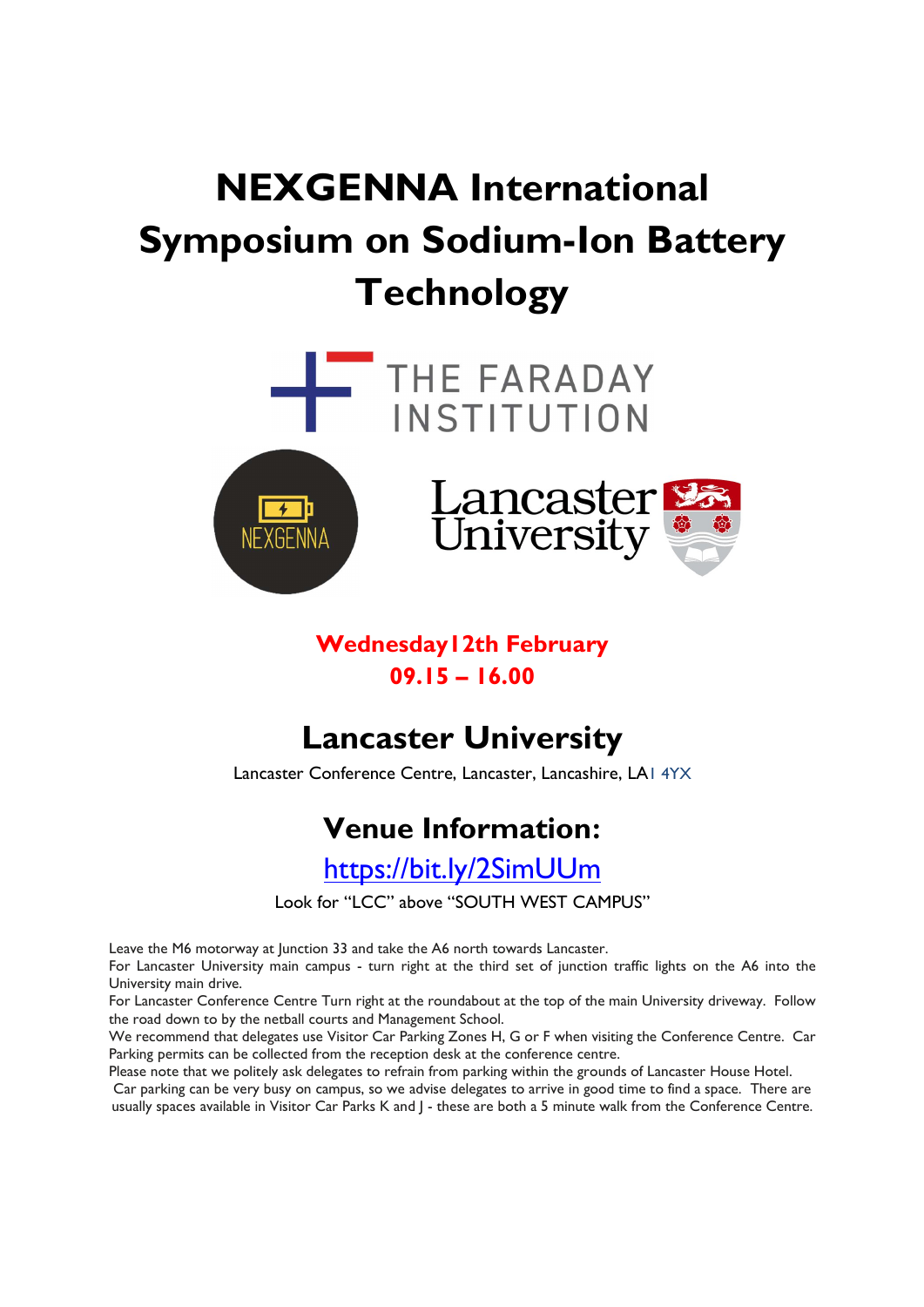#### NEXGENNA – Delivering a revolution in cost-competitive battery technologies

Most current rechargeable batteries for transportation are based on the use of lithium. However, the relatively high cost, the somewhat limited global abundance of lithium, and environmental concerns around the sourcing of lithium mean that there is a demand for a lower-cost alternative that would increase the uptake of energy storage technologies in a number of sectors. Sodiumbased batteries could be such an option, particularly for static storage, where cost is a more important factor than weight or performance.

This project will accelerate the development of sodium-ion battery technology by taking a multidisciplinary approach incorporating fundamental chemistry right through to scale-up and cell manufacturing. Its aim is to put on the path to commercialisation a sodium-ion battery with high performance, low cost, that has a long cycle life and is safe.

Many models of future grid networks based on renewable energy incorporate storage on a local or domestic level. Its inclusion increases network resilience and ensures the efficiency of smallscale renewable sources. The widespread use of commercial Na-ion batteries, that this project will facilitate, would aid the realisation of these models, and fulfil the need for low-cost electric transport options in the highly polluted and densely populated conurbations in developing economies.

#### Project Innovations:

This project benefits from strong academic-industrial links across the value chain. Industry partners bring strengths in terms of materials, cell fabrication and electrode manufacturing. By working closely with these partners, the project team will ensure the cutting-edge science is readily exploited and successfully deployed, making the UK a leader in this technology for stationary and low-cost transportation applications.

#### List of partners:

- University of St Andrews
- University of Cambridge
- University College London
- **•** Lancaster University
- University of Sheffield
- Science and Technology Facilities Council
- Diamond Light Source
- Three industrial collaborators
- And five leading overseas research institutes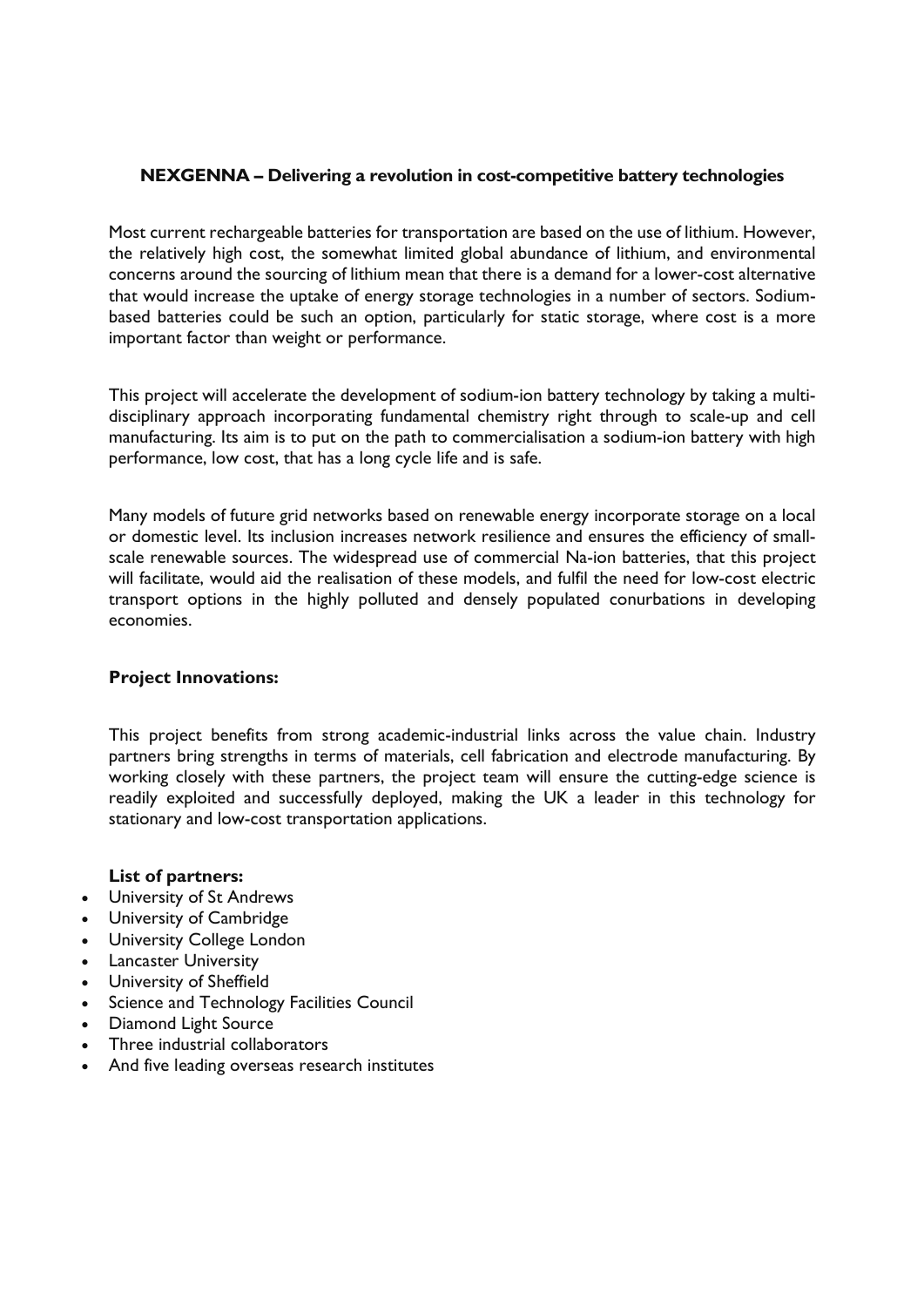## Meeting Schedule

| 09.00 | Coffee and Registration                                                                                                                                                                                         |
|-------|-----------------------------------------------------------------------------------------------------------------------------------------------------------------------------------------------------------------|
| 09.15 | Welcome<br>Dr NuriaTapia Ruiz - Lancaster                                                                                                                                                                       |
|       | Session I - Chair: Dr Rob Armstrong                                                                                                                                                                             |
| 09.25 | <b>Prof Marek Marcinek - Warsaw University of Technology</b><br>Compatibility studies of Huckel salt-based electrolytes with new sodium<br>electrode materials                                                  |
| 09.50 | Dr Laurence Croguennec - ICMCB, Bordeaux                                                                                                                                                                        |
|       | Polyanionic Materials at the Positive of Na-ion Batteries                                                                                                                                                       |
| 10.15 | Dr Laure Monconduit - Institut Charles Gerhardt Montpellier<br>Negative electrodes for Na-ion batteries based on alloys and beyond                                                                              |
| 10.40 | Prof Lorenzo Stievano - Institut Charles Gerhardt Montpellier<br>The sodiation-desodiation mechanism of Sb-based electrode materials<br>revealed by operando spectroscopy assisted by chemometric data analysis |
| 11.05 | Dr NuriaTapia Ruiz - Lancaster<br>Layered transition metal oxides as electrodes materials used in Sodium-ion<br>batteries.                                                                                      |
| 11.30 | <b>Refreshment Break</b>                                                                                                                                                                                        |
|       | Session 2 - Chair: Dr NuriaTapia Ruiz                                                                                                                                                                           |
| 11.55 | Dr Alexandre Ponrouch - ICMAB, Barcelona<br>Reliable electrochemical setup for Post Li battery testing                                                                                                          |
| 12.20 | Dr Reza Younesi - Uppsala University<br>Towards stable interfacial reactions in sodium-ion batteries                                                                                                            |